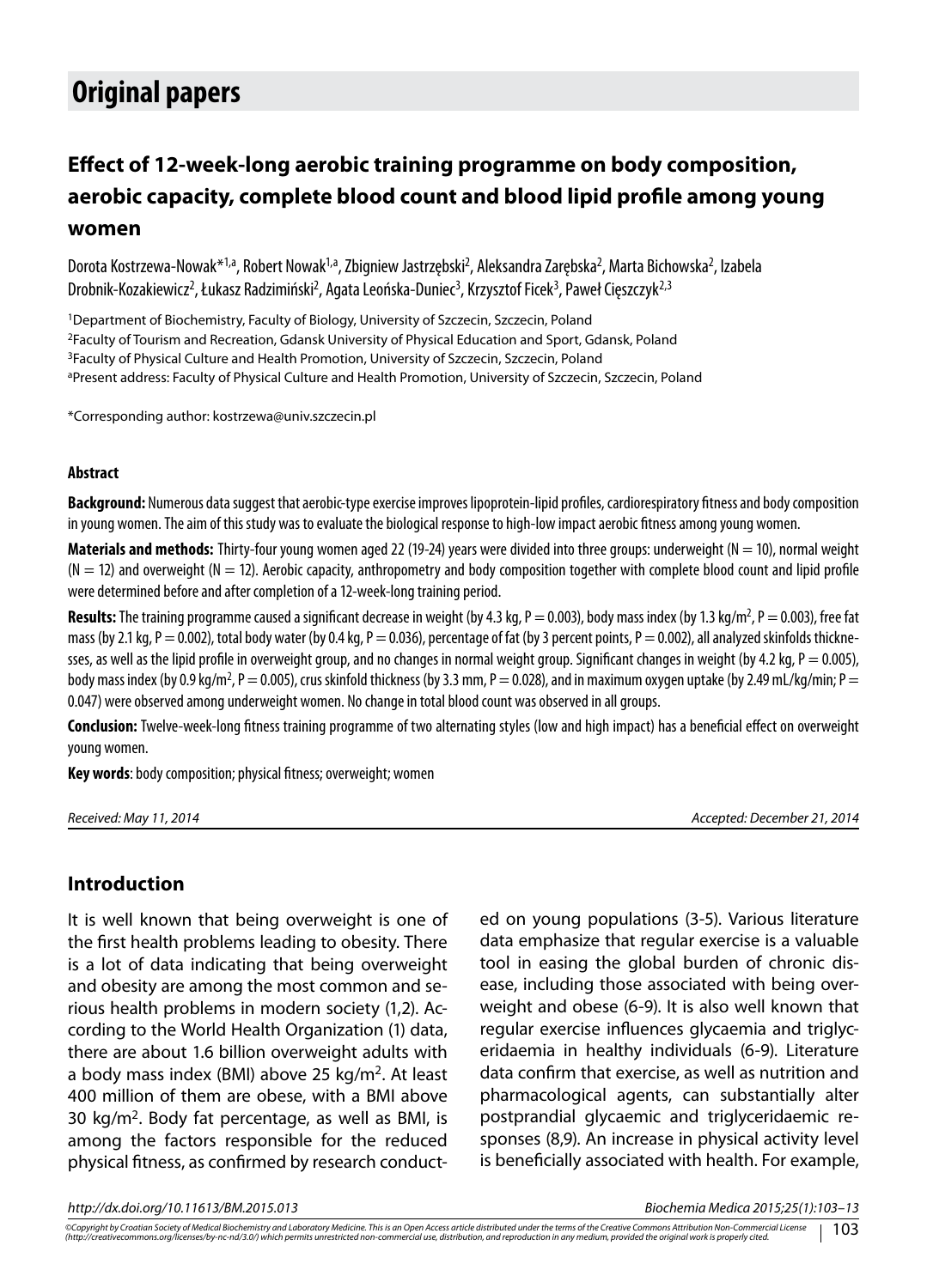improvement of many health indicators, such as lower blood pressure values, reduced insulin resistance, and normalization of lipid profile is a commonly observed effect among both men and women performing physical exercises (2,8,10).

There are numerous data suggesting that aerobictype exercise improves lipoprotein-lipid profiles, cardiorespiratory fitness and body composition in healthy young women (9,11-13). It is known, that elevated aerobic energy expenditure might be associated with a highly favourable stabilization of most known as traditional, as well as emerging, cardiovascular risk predictors (6,14). One of the example could be the Baduanjin exercise (traditional, and one of the most common, Chinese exercise consisting of eight types of body movements each focusing on different body part. Some data evidence that it could modulate the blood lipid profile by decreasing plasma cholesterol, triglycerides, and low-density lipoprotein cholesterol concentration and increasing plasma high-density lipoprotein cholesterol concentration of non-athletes participants compared to a group of no exercise (9). Moreover, Hurley (12) reported the reduction in triglyceride concentration, but no change in total cholesterol or lipoprotein concentrations in blood of non-athletes participating in aerobic-type exercise training, as well as no changes in any lipids or lipoproteins in a group of inactive controls.

Other form of aerobic exercise is hi-low impact aerobic routine. It is the combination of two different types of aerobic exercises – low and high impact. Low impact style comprises the movements with at least one foot on the floor at all times, whereas high impact styles include running, hopping, jumping with various flight phases (15). Both types of aerobic movements are incorporated with music of variable rhythm intensity (tempo). However, it cannot be defined as a "dance aerobic". There are literature data describing the effect of dance aerobic on heart rate, overall fitness level, blood lipoproteins and body composition (16-18). To our best knowledge, there is still a lack of comprehensive data concerning the effect of hi-low impact aerobic exercise on anthropological, physiological and biochemical parameters, especially in regard of young women with different types of somatic structure (underweight, normal weight and overweight). We hypothesized that this type of exercise would have beneficial effects on the mentioned parameters in young women. We assume that this impact would vary depending on woman's somatic structure: the greatest impact of the exercise would be observed in the overweight group and it would be different in underweight as well as normal weight group.

Considering the importance of exercise as an effective and attractive tool of weight normalization among young, especially overweight, women, the aim of this study was to evaluate the influence of high-low impact aerobic fitness on body composition and selected physiological parameters, as well as lipid status and complete blood count among young women with different types of somatic structure. We also intended to assess the extent to which the effect on overweight women is different from those of normal and low body weight (low fat). We planned to ensure if 12 weeks of exercise is long enough to observe any heathbeneficial effect, as well.

#### **Materials and methods**

#### **Study design**

In our study, we have determined the body composition variables (weight, BMI), cardiorespiratory fitness measures (maximum oxygen uptake (VO<sub>2max</sub>), maximum heart rate (HR<sub>max</sub>), maximum ventilation ( $V_{Fmax}$ ), anaerobic threshold (VO<sub>2</sub>/AT)), complete blood count, triglycerides (Tg), total cholesterol (Chol), high-density lipoprotein cholesterol (HDL) and low-density lipoprotein cholesterol (LDL) blood concentrations, as well as anthropometric parameters (thoracical, abdominal, subscapular, triceps and crus skinfold thicknesses). The research was conducted on 3 groups of participants: underweight, normal weight and overweight (according to their BMI at the beginning of the experiment) non-smoking women before and after completion of 12-week-long fitness training programme. The study was performed in autumn/ winter (September-December) 2012 in the gym belonging to the Gdansk University of Physical Education and Sport, Gdansk, Poland.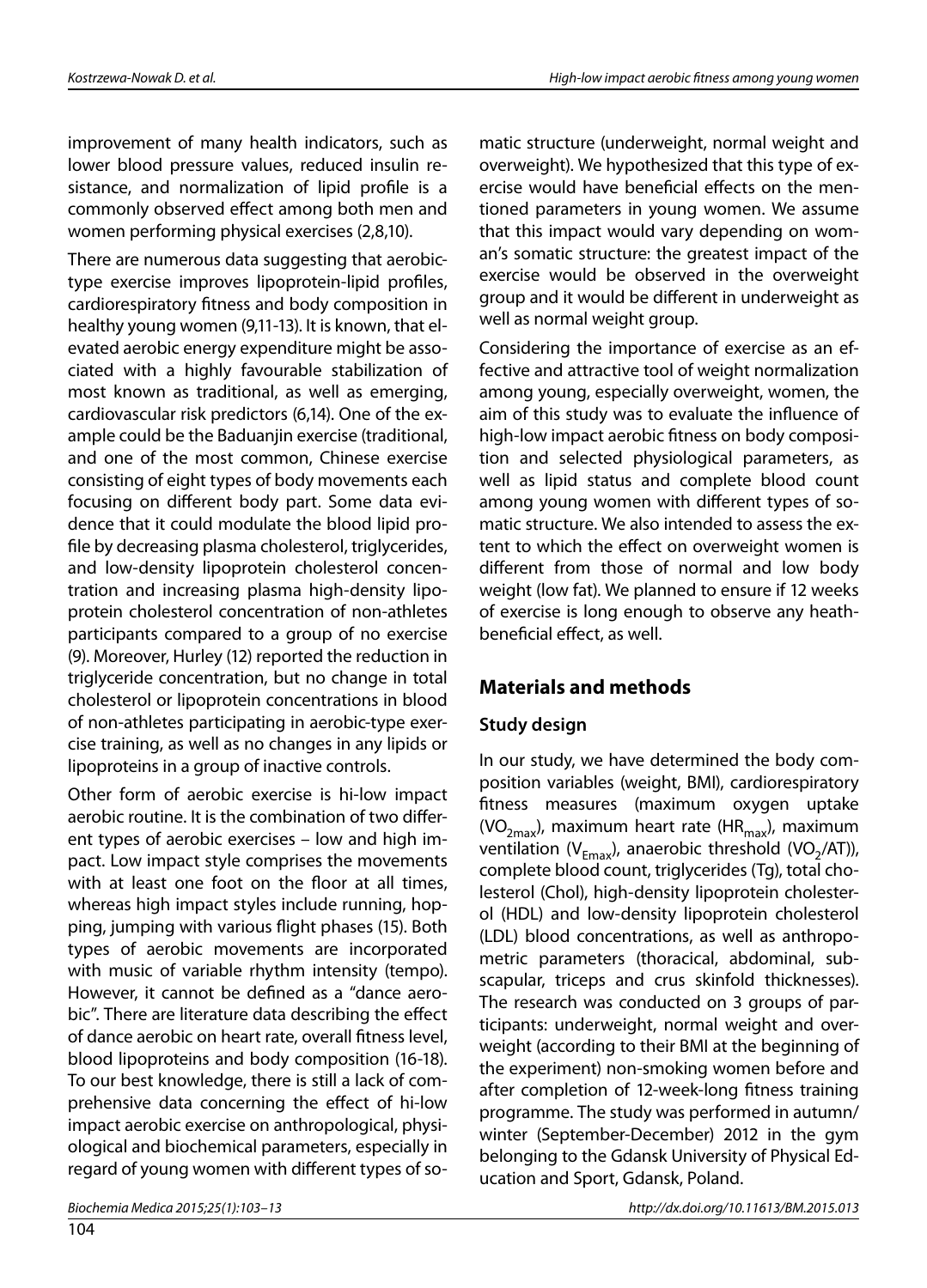#### **Subjects**

Thirty-four young women met inclusion criteria for the study. They were recruited from the students of Gdansk University of Physical Education and Sport, Gdansk, Poland after screening of medical history, physical activity as well as weight and height questionnaire. Subjects were also nonsmokers and refrained from taking any medications (e.g. any cardiovascular drugs, oral contraceptives, steroidal anti-inflammatory drugs) or supplements (e.g. containing high amounts of Phenylalanine, L-Carnitine) known to affect metabolism. If case of not obeying the agreed rules, change of medical state (e.g. illness, taking any medications or supplements listed above), or smoking, that subject would be excluded from the experiment.

Based on BMI, according to WHO classification (1), participants were divided into three groups: underweight (BMI < 18.50 kg/m<sup>2</sup>) – 10 volunteers, normal weight (18.50–24.99 kg/m<sup>2</sup>) – 12 volunteers and overweight  $(25.00-29.99 \text{ kg/m}^2)$  – 12 volunteers. Individuals included in the study engaged in a regular physical activity within the last 6 months. They had no history of any metabolic syndrome (as defined by International Diabetes Federation: diabetes, prediabetes, abdominal obesity, high cholesterol and high blood pressure) (19) or cardiovascular diseases (defined by WHO as disorders of the heart and blood vessels) (20). Subjects were recommended to follow their ordinary diet, typical to the last 6 months during the study in general. Each subject had individually calculated energetic balance based on the difference between the calories taken with the food and the calories burned by their physical activity before the training programme. Then, they were instructed to maintain zero balance with the 100 kcal tolerance during the 12 weeks of the programme, however it was not controlled.

The subjects were fully informed of any risks and discomfort associated with the experimental procedures before giving their consent to participate. The study was approved by the Pomeranian Medical University Ethics Committee (Decision no. 09/ KB/IV/2011) in accordance with the Helsinki Declaration.

#### **Training programme**

The formal training stage was preceded by a weeklong familiarization stage, in which the examined women exercised 3 times a week for 30 minutes, at an intensity of about 50% of their  $HR_{max}$ . The  $HR_{max}$  was determined using an electronically braked cycle ergometer with gas analyzer (Oxycon Pro, Erich JAEGER GmbH, Hoechberg, Germany). All of the subjects performed a continuous, graded exercise test on cycle ergometer. The test began with 5 minutes of continuous pedalling, with a frequency of 60 revolutions per minute (RPM) and a relative load of 1.2 W/kg. After this phase, the workload was systematically increased by 15 W every minute until exhaustion. The effort was interrupted when pedalling frequency declined by 10%, that is, when the pedalling frequency fell below 54 RPM. The heart rate measured at this point was noted as a  $HR_{\text{max}}$ .

After that, the formal training began. Each training unit (understood as the gathering of participants to exercise) consisted of a warm-up routine (10 minutes), the main aerobic routine (43 minutes) and stretching and breathing exercises (7 minutes). The main aerobic routine was the combination of two different types of aerobic exercises – low and high impact (15). Both types of aerobic movements were incorporated with music of variable rhythm intensity (tempo). A 12-week-long programme of high-low impact aerobics was divided as follows: (i) 3 weeks (9 training units), 60 minutes each, at about 50-60% of  $HR_{max}$ , tempo 135-140 beats *per* minute (BPM), (ii) 3 weeks (9 training units), 60 minutes each, at 55-65% of HR- $_{\text{max}}$ , tempo 135-140 BPM, (iii) 3 weeks (9 training units), 60 minutes with the intensity of 60-70% of HR $_{\text{max}}$ , tempo 140-152 BPM, (iv) 3 weeks (9 unit training), 60 minutes with an intensity of 65-75% of  $HR_{max}$ , tempo 140-152 BPM. All 36 training units were administered and supervised by the same instructor.

#### **Blood sampling**

Fasting blood samples were obtained in the morning from the elbow vein. Blood samples from each participant were taken into two tubes. For bio-

*http://dx.doi.org/10.11613/BM.2015.013 Biochemia Medica 2015;25(1):103–13*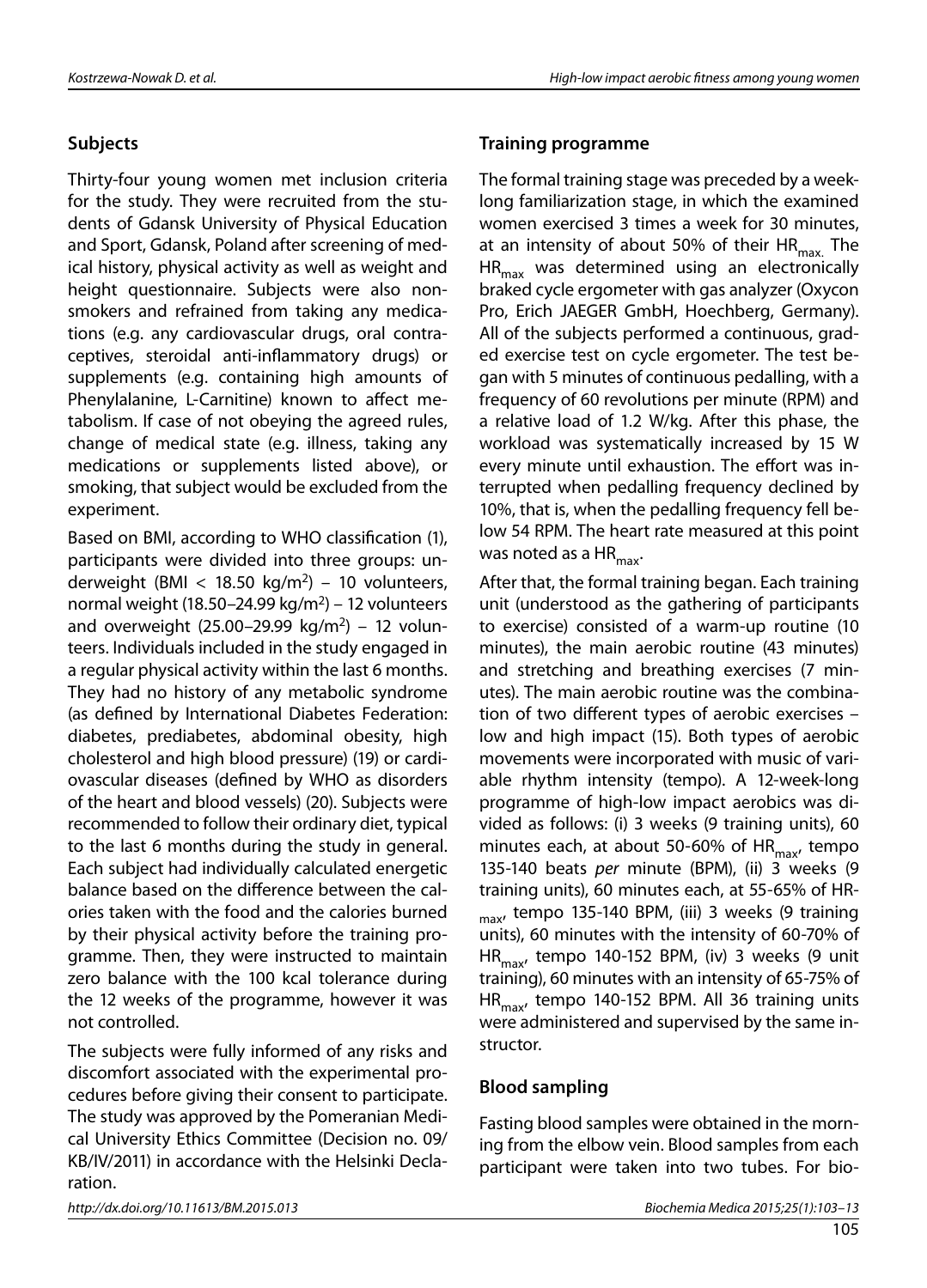chemical analyses, a 4.9 mL S-Monovette tube with ethylenediaminetetraacetic acid  $(K<sub>2</sub>EDTA; 1.6$ mg EDTA/mL blood) and separating gel (SARSTEDT AG & Co., Nümbrecht, Germany) was used. For complete blood count, a 2.6 mL S-Monovette tube with K<sub>3</sub>EDTA (1.6 mg EDTA/mL blood) (SARSTEDT AG & Co., Nümbrecht, Germany) was used. Blood samples for biochemical analyses were centrifuged 300 × *g* for 15 minutes at room temperature in order to receive blood plasma.

#### **Methods**

#### *Laboratory methods*

Biochemical and haematological analyses were preformed before the start of aerobic fitness training programme and repeated at the 12<sup>th</sup> week of this training programme (after the 36<sup>th</sup> training unit). The analyses were preformed immediately after the blood collection.

Complete blood count, including white blood cells (WBC), red blood cells (RBC), haemoglobin (HGB), haematocrit (HTC), mean corpuscular volume (MCV), mean corpuscular haemoglobin (MCH), mean corpuscular haemoglobin concentration (MCHC), and platelets total level (PLT) was obtained using Sysmex K-4500 Haematology Analyzer (TOA SYSMEX, Kobe, Japan).

All biochemical analyses were conducted using Random Access Automatic Biochemical Analyzer for Clinical Chemistry and Turbidimetry A15 (BIO-SYSTEMS S.A., Barcelona, Spain). Blood plasma was used to determine lipid profile: Tg, Chol, HDL and LDL concentrations. Plasma Tg and Chol concentrations were determined using diagnostic colorimetric enzymatic method according to the manufacturer's protocol (BioMaxima S.A., Lublin, Poland). Manufacturer's declared intra-assay coefficients of variation (CV) of the method were < 2.5% and < 1.5% for the Tg and Chol determinations, respectively. HDL plasma concentration was determined using human anti-β-lipoprotein antibody and colorimetric enzymatic method according to the manufacturer's protocol (BioMaxima S.A., Lublin, Poland). Manufacturer's declared intra-assay CV of the method was < 1.5%. Plasma concentrations of LDL were determined using a direct method according to the manufacturer's protocol (PZ Cormay S.A., Łomianki, Poland). Manufacturer's declared intra-assay CV of the method was 4.97%. All analysis procedures were verified with the use of multiparameteric control serum (BIOLABO S.A.S, Maizy, France), as well as control serum of normal level (BioNormL) and high level (BioPathL) of lipid profile (BioMaxima S.A., Lublin, Poland).

## *Aerobic capacity (VO<sub>2max</sub>, V<sub>Emax</sub>, VO<sub>2</sub>/AT)*

All of the subjects performed a continuous graded exercise test on an electronically braked cycle ergometer with gas analyzer (Oxycon Pro, Erich JAE-GER GmbH, Hoechberg, Germany) to determine the maximal oxygen uptake (VO<sub>2max</sub>), maximal CO<sub>2</sub> production (VCO<sub>2max</sub>) and maximum minute ventilation ( $V_{Fmax}$ ). The test began with 5 minutes of continuous pedalling, with a frequency of 60 RPM and a relative load of 1.2 W/kg. After this phase, the workload was systematically increased by 15 W every minute until exhaustion. The effort was interrupted when pedalling frequency declined by 10%, that is, when the pedalling frequency fell below 54 RPM. The highest value of the oxygen uptake maintained for 15 s was considered to be the  $VO<sub>2max</sub>$ . The anaerobic threshold (VO<sub>2</sub>/AT; gas exchange anaerobic threshold) values were obtained using the V-slope method (21). Briefly, after measuring participant's VO<sub>2max</sub> and VCO<sub>2max</sub>, a plot of changes of VCO<sub>2max</sub> as a function of  $\overline{VO}_{2max}$  is generated. The point, where the change in the slopes occurs because of increased  $CO<sub>2</sub>$  production connected with lactate accumulation is identified as  $VO<sub>2</sub>/AT$  value.

#### *Anthropometry and body composition*

Anthropometric measurements were conducted in the morning, in a laboratory room at 20-23 °C. At least, a day before measurement, participants did not perform any training or physical activity and they had been prescribed an easily digestible diet, so as not to aggravate their (digestive) system. Additionally, measurements were done at least 2 h after eating. The measurements were conducted before and after the completion of 12-week-long training programme.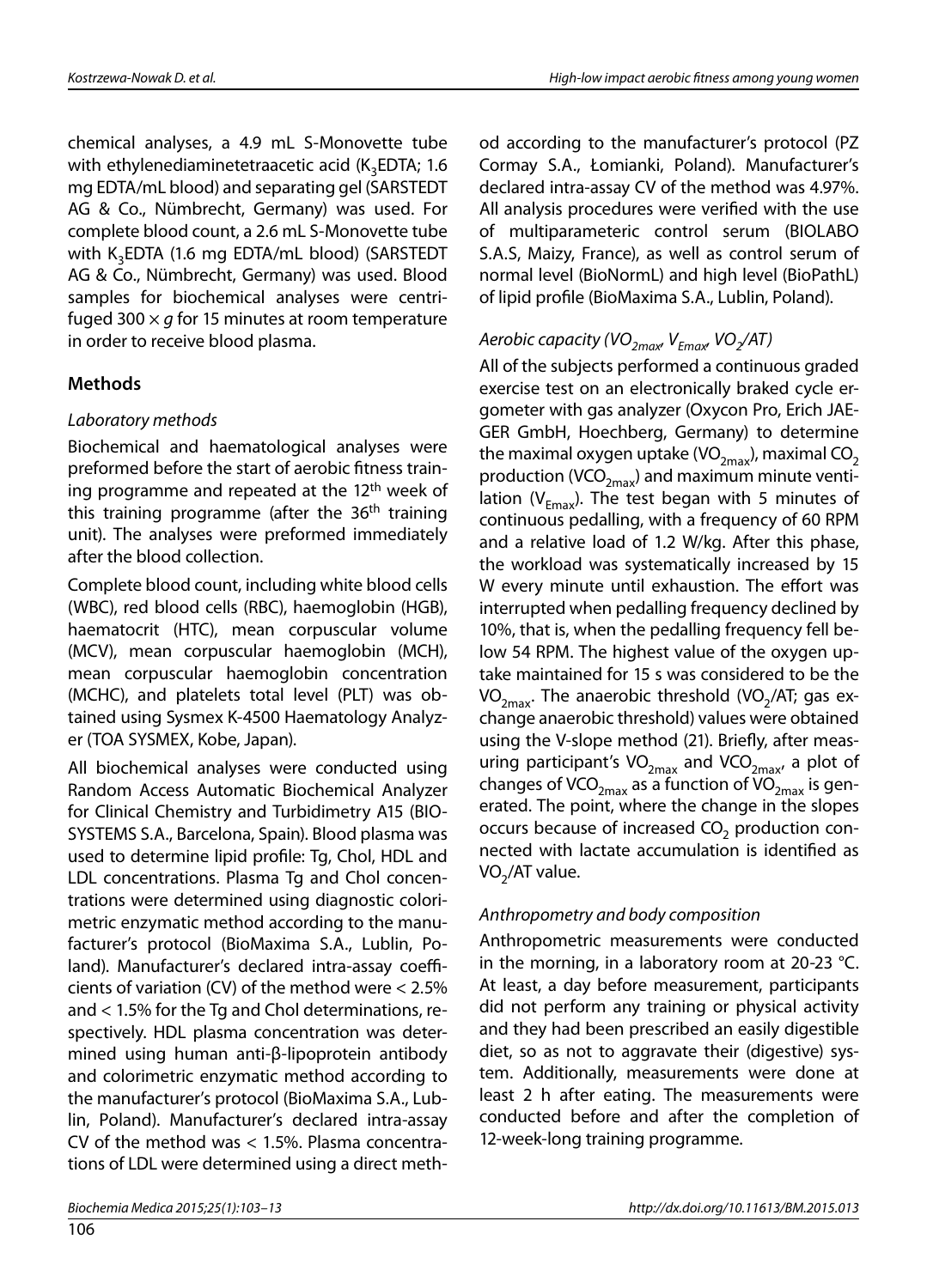Anthropometric measurements were performed using Skinfold Caliper GPM 6100 (GPM-Hautfaltenmessgerät, Siber & Hegner, Zurich, Switzerland). Anthropometric measurements were conducted by the same researcher, according to conventional criteria and measurement procedures (22). Five skinfold thickness (ST), namely: thoracical, abdominal, subscapular, triceps and crus were measured. Briefly, each of the analyzed skinfold thickness was measured as follow:

- thoracical ST: obliquely, in the middle between the anterior axillary line and the nipple;
- abdominal ST: obliquely, at the half of the distance between the navel and the front upper iliac spine;
- subscapular ST; on the back, below the lower angle of the scapula;
- triceps ST; vertically on the back of the arm, in the middle of its length; with the free lowered upper limb;
- • crus ST; vertically in the midline of the posterior surface of the lower leg, below the popliteal fossa; with relaxed muscles of the lower limb.

Weight, BMI, body composition (fat free mass, FFM; percentage of fat, PE; total body water, TBW) as well as basal metabolic rate (BMR) were determined using Body Composition Analyzer Tanita TBF 300M (Tanita, Tokyo, Japan). The analyzer was calibrated prior to each test session in accordance to the manufacturer's guidelines. After participant's data (age, sex and height) input, participant wearing only underwear stood on the scale platform to perform the measurement. The measurement is based on the differences in tissue resistance and conductivity depending on the type of tissue and its degree of hydration.

#### **Statistical analysis**

Since the number of participants in each group was low, all data are presented as median and interquartile range (Q1-Q3), except for the age that is presented as median (min-max). Statistical analyses were performed using STATISTICA (data analysis software system), version 10 software (StatSoft, Inc. (2011)). Significance level of differences observed between analyzed time points (before the

start of the training programme *vs*. after 12 weeks of the training programme) for each participant was calculated using Wilcoxon's matched pairs test. Significance level of differences observed between groups (overweight vs. underweight vs. normal weight) was calculated using Kruskall-Wallis test followed by *post-hoc* multiple comparisons of mean ranks for all groups. Each time,  $P \le 0.05$ was considered as a significant difference.

#### **Results**

All women divided into three groups according to BMI values (underweight, normal weight and overweight) completed a prescribed 12-week-long aerobic exercise training programme.

A summary of changes in body composition over the aerobic training period in all studied groups is presented in Table 1. It was found that aerobic exercise caused a significant increase in weight and BMI among underweight women and a significant decrease in those parameters in the overweight female group. It was also found that during the course of the training programme, PE, FFM, and TBW were reduced among overweight women, but not changed among underweight and normal weight ones. Additionally, there were no significant changes in BMR after the end of the training programme in any of studied groups. However, comparison of this parameter between studied groups indicated significant differences (P < 0.001) both at the beginning and at the end of training programme. *Post-hoc* multiple comparisons of mean ranks for all groups confirmed, that it was caused by the BMR values in the overweight group  $(P < 0.001$  for overweight *vs.* underweight,  $P =$ 0.002 for overweight *vs*. normal weight, and P < 0.001 for overweight *vs*. underweight; P = 0.003 for overweight *vs*. normal weight at the beginning and at the end of the training programme, respectively).

The combination of two alternating styles (low and high impact) of fitness exercises repeated 3 times a week for 12 weeks was shown to have a high impact on thickness of skinfolds, but only in the overweight female group of participants (Table 1). Significant decreases in the thicknesses of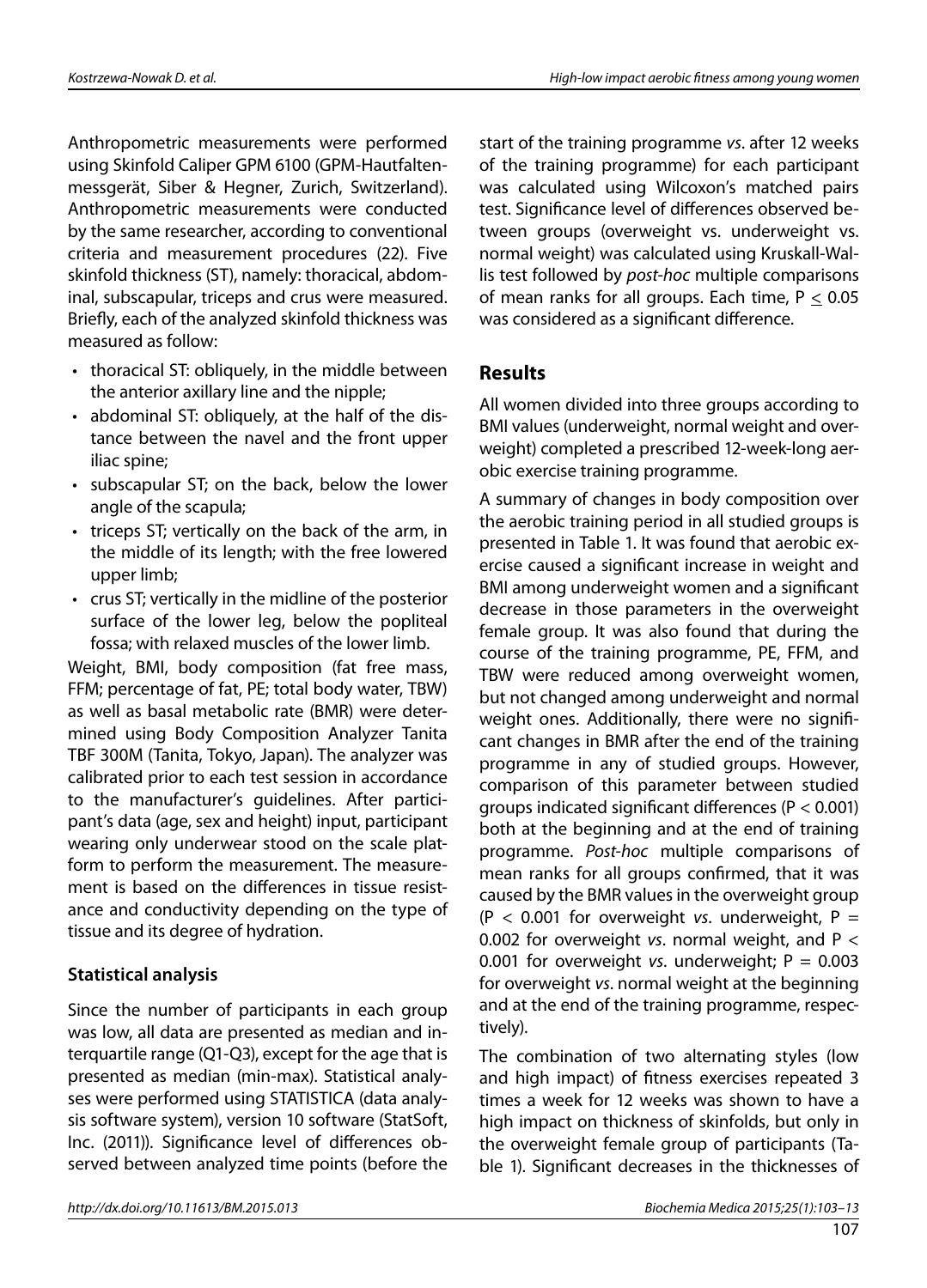the skinfolds were found in this group. Interestingly, in the normal weight group, no significant changes in body composition were found after 12 weeks of training (Table 1).

Analysis of differences of analyzed ST between groups (overweight *vs*. underweight *vs*. normal weight) showed that there are significant differences at the beginning of the training programme (P < 0.001 for thoracical, abdominal, and subscapular ST,  $P = 0.002$  for triceps ST, and  $P = 0.001$  for crus ST). *Post-hoc* multiple comparisons of mean ranks for all groups indicated that in most cases the overweight group was responsible for those differences. After the completion of 12-week-long fitness training, there were no differences in thoracical, triceps, and crus ST between analyzed groups. Additionally, *post-hoc* analysis indicated that, in case of subscapular ST, the difference was significant only because of the difference between overweight and underweight group ( $P = 0.028$ ).

Table 2 presents cardiorespiratory fitness measures over the aerobic training period in all studied groups. In terms of cardiorespiratory fitness variables, a significant increase was found only in  $VO<sub>2max</sub>$  among underweight women and  $V<sub>Fmax</sub>$  in overweight group. Interestingly, cardiorespiratory fitness variables did not indicate statistically significant change in the normal weight group over the course of the training programme.

Our study showed that the combination of two alternating styles, repeated 3 times a week for 12 weeks had no impact on complete blood count in

**Table 1.** The impact of 12-week-long aerobic training programme on body composition among underweight, normal weight and overweight young women.

|                              |                         | <b>Underweight women</b> | Normal weight women |                         |                         | <b>Overweight women</b> |                         |                         |          |
|------------------------------|-------------------------|--------------------------|---------------------|-------------------------|-------------------------|-------------------------|-------------------------|-------------------------|----------|
| <b>Training</b><br>programme | $N = 10$                |                          |                     | $N = 12$                |                         |                         | $N = 12$                |                         |          |
|                              | <b>Before</b>           | After                    | P                   | <b>Before</b>           | After                   | P                       | <b>Before</b>           | After                   | P        |
| Age (year)                   |                         | 21 (19-24)               |                     | 22 (19-23)              |                         |                         | 22 (19-23)              |                         |          |
| Height (cm)                  |                         | 171.0 (166.0-174.0)      |                     | 164.5 (163.0-168.5)     |                         |                         | 163.5 (159.9-167.0)     |                         |          |
| Weight (kg)                  | 51.5 (49.0-52.9)        | 55.7 (51.3-56.6)         | $0.005*$            | 57.2 (55.4-61.8)        | 58.1 (55.3-60.7)        | 0.754                   | 69.7 (67.0-71.7)        | 65.4 (62.5-67.9)        | $0.003*$ |
| BMI ( $\text{kg/m}^2$ )      | 17.9 (17.5-18.1)        | 18.8 (18.5-19.3)         | $0.005*$            | 21.3 (20.6-22.1)        | 21.4 (20.4-22.2)        | 0.239                   | 26.0 (25.8-27.4)        | 24.7 (24.1-24.9)        | $0.003*$ |
| FFM (kg)                     | 43.7 (41.9-45.0)        | 44.0 (42.7-45.8)         | 0.475               | 44.3 (43.5-46.1)        | 44.6 (43.5-46.7)        | 0.784                   | 48.3 (45.6-50.1)        | 46.2 (43.9-48.2)        | $0.002*$ |
| TBW (kg)                     | 32.0 (30.7-32.9)        | 32.2 (30.9-33.5)         | 0.878               | 32.5 (31.8-33.7)        | 32.7 (31.8-34.2)        | 0.754                   | 35.3 (33.6-36.7)        | 34.9 (33.4-36.0)        | $0.036*$ |
| PE (%)                       | 20 (16-22)              | 18 (15-20)               | 0.093               | 24 (21-26)              | 23 (20-26)              | 0.255                   | 30 (29-32)              | $27(26-28)$             | $0.002*$ |
| BMR(kJ)                      | 5877<br>$(5676 - 5981)$ | 5879<br>$(5604 - 5920)$  | 0.333               | 5913<br>$(5814 - 6090)$ | 5908<br>$(5824 - 6097)$ | 0.410                   | 6325<br>$(6123 - 6424)$ | 6271<br>$(6119 - 6426)$ | 0.374    |
| <b>Thoracical</b><br>ST (mm) | $7.8(5.8-9.8)$          | $7.7(6.2-15.4)$          | 0.386               | $10.5(9.2-11.7)$        | $9.8(8.1-13.0)$         | 0.875                   | 15.2 (14.9-18.9)        | 12.3 (9.4-13.7)         | $0.002*$ |
| <b>Abdominal</b><br>ST (mm)  | 11.0 (9.0-16.0)         | 12.3 (10.0-19.0)         | 0.575               | 17.7 (14.9-18.3)        | 14.5 (11.5-17.6)        | 0.099                   | 25.6 (22.9-28.2)        | 21.0 (18.6-22.2)        | $0.002*$ |
| Subscapular<br>ST (mm)       | $9.7(7.4-11.2)$         | $9.0(8.0-13.4)$          | 0.799               | 13.1 (11.8-14.9)        | 11.5 (9.9-17.0)         | 0.583                   | 19.4 (16.0-24.0)        | 15.6 (13.0-19.3)        | $0.002*$ |
| <b>Triceps ST</b><br>(mm)    | $5.0(4.6-7.0)$          | $6.5(5.0-14.8)$          | 0.308               | $7.6(5.1-11.4)$         | $7.1(5.7-10.2)$         | 0.906                   | 12.2 (10.5-14.9)        | $10.7(8.2-12.7)$        | $0.041*$ |
| Crus ST (mm)                 | $4.8(3.0-6.2)$          | $8.1(5.0-11.2)$          | $0.028*$            | $7.8(4.2-11.7)$         | $11.6(9.6-13.0)$        | 0.059                   | 13.4 (11.3-15.9)        | 11.5 (9.3-14.9)         | $0.023*$ |

Data are presented as median (interquartile range), age is presented as median (min-max).

BMI – body mass index; FFM – fat free mass; TBW – total body water; PE – percentage of fat; BMR – basal metabolic range; ST – skinfold thickness.

The significance levels of the differences observed between analysed time-points were assessed using Wilcoxon's matched pairs test.

\*difference statistically significant.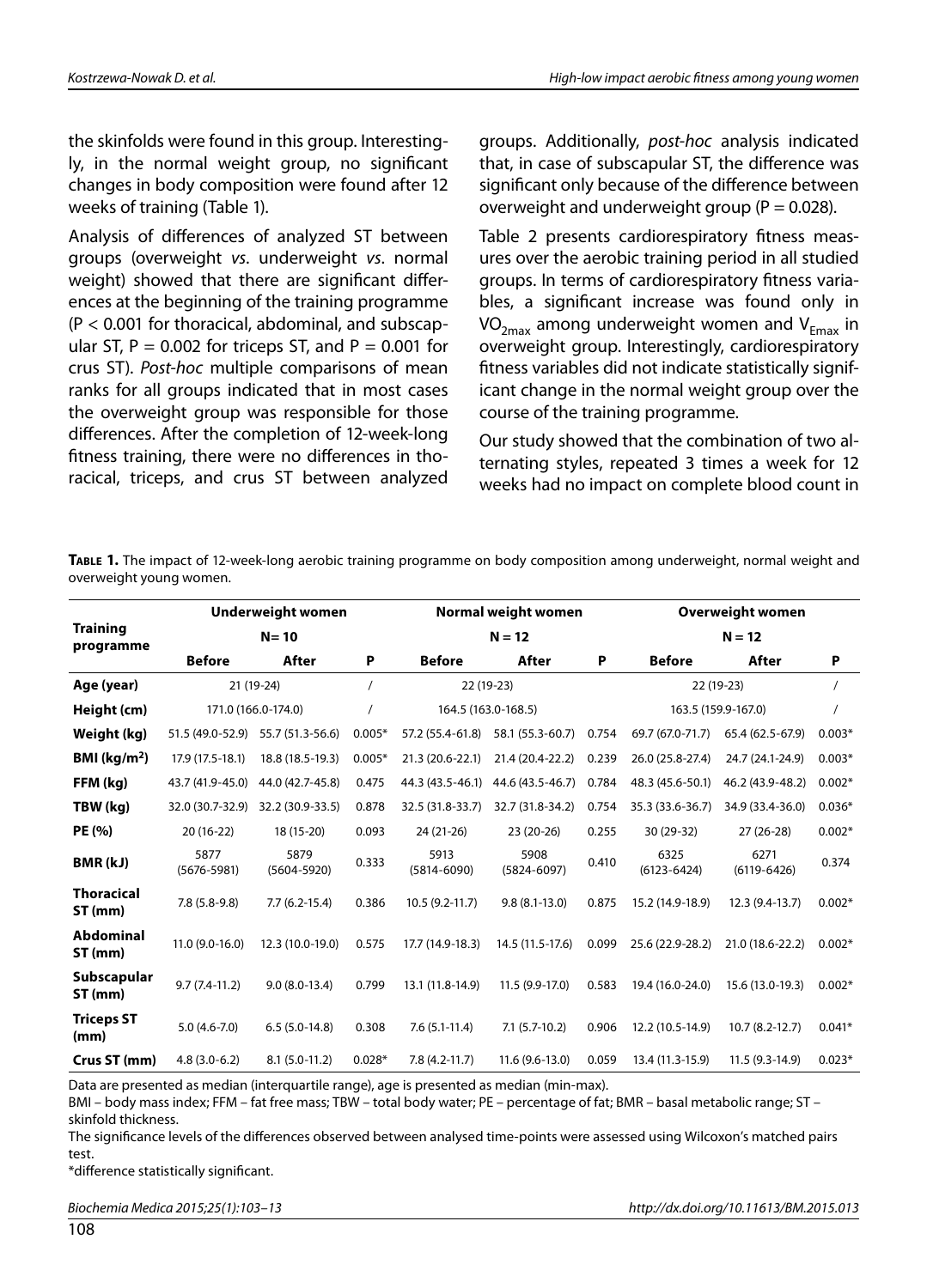underweight, normal weight and overweight young women (Table 3). On the other hand, changes in lipid profile among overweight participants were found at the end of aerobic training period. The baseline values of Tg blood concentrations within the recommended values (< 1.7

| <b>Training</b><br>programme       | Underweight women<br>$N = 10$ |                             |                            | Normal weight women<br>$N = 12$ |                            |                            | Overweight women<br>$N = 12$ |                            |                            |
|------------------------------------|-------------------------------|-----------------------------|----------------------------|---------------------------------|----------------------------|----------------------------|------------------------------|----------------------------|----------------------------|
|                                    |                               |                             |                            |                                 |                            |                            |                              |                            |                            |
|                                    | $VO_{2max}$ (mL/<br>kg/min)   | 36.85<br>$(35.15 - 39.04)$  | 39.34<br>$(34.78 - 43.13)$ | $0.047*$                        | 32.45<br>$(29.46 - 37.32)$ | 35.03<br>$(31.18 - 40.25)$ | 0.099                        | 32.38<br>$(28.04 - 35.55)$ | 33.20<br>$(29.08 - 35.79)$ |
| $V_{Emax}$<br>(L/min)              | 79.27<br>$(63.06 - 90.77)$    | 84.90<br>$(77.75 - 107.70)$ | 0.059                      | 74.22<br>$(68.08 - 89.98)$      | 78.73<br>$(71.54 - 88.98)$ | 0.209                      | 68.41<br>$(65.73 - 69.84)$   | 81.53<br>$(79.00 - 95.02)$ | $0.002*$                   |
| HR <sub>max</sub> (beats/<br>min)  | 186 (183-189)                 | 187 (184-194)               | 0.192                      | 192 (185-197)                   | 190 (184-197)              | 0.401                      | 188 (185-192)                | 187 (183-192)              | 0.666                      |
| VO <sub>2</sub> /AT<br>(mL/kg/min) | 29.88<br>$(28.14 - 30.81)$    | 29.64<br>$(25.34 - 32.47)$  | 0.838                      | 25.01<br>$(21.53 - 26.19)$      | 28.22<br>$(24.81 - 30.23)$ | 0.099                      | 25.57<br>$(23.11 - 28.36)$   | 23.63<br>$(22.34 - 26.87)$ | 0.346                      |

**Table 2.** The effect of aerobic-type exercise training on cardiorespiratory fitness measures (before and after the training programme).

Data are presented as median (interquartile range).

VO<sub>2max</sub> – maximum oxygen uptake; V<sub>Emax</sub> – maximum minute ventilation; HR<sub>max</sub> – maximum heart rate; VO<sub>2</sub>/AT – anaerobic threshold. The significance levels of the differences observed between analysed time-points were assessed using Wilcoxon's matched pairs test.

\*difference statistically significant.

| TABLE 3. The impact of 12 weeks of aerobic training programme on complete blood count and blood lipid profile in underweight, |
|-------------------------------------------------------------------------------------------------------------------------------|
| normal weight and overweight young women.                                                                                     |

| <b>Training</b>                | Underweight women   |                     |       | Normal weight women |                   |       | <b>Overweight women</b> |                     |          |
|--------------------------------|---------------------|---------------------|-------|---------------------|-------------------|-------|-------------------------|---------------------|----------|
| programme                      | $N = 10$            |                     |       | $N = 12$            |                   |       | $N = 12$                |                     |          |
|                                | <b>Before</b>       | After               | P     | <b>Before</b>       | After             | P     | <b>Before</b>           | After               | P        |
| <b>WBC (10<sup>9</sup>/L)</b>  | $5.7(5.2-6.3)$      | $5.9(5.0-7.3)$      | 0.284 | $6.7(6.1-7.1)$      | $5.8(5.0-6.6)$    | 0.062 | $5.8(5.0-7.9)$          | $5.5(4.8-6.8)$      | 0.477    |
| <b>RBC (10<sup>12</sup>/L)</b> | 4.62 (4.44-4.75)    | 4.48 (4.24-4.62)    | 0.074 | 4.33 (4.23-4.59)    | 4.55 (4.36-4.74)  | 0.209 | 4.43 (4.19-4.75)        | 4.46 (4.13-4.82)    | 0.239    |
| HGB (mmol/L)                   | 13.6 (13.2-13.7)    | 13.2 (12.6-14.0)    | 0.203 | 13.2 (12.7-13.7)    | 13.7 (13.1-14.0)  | 0.328 | 13.5 (12.8-13.8)        | 13.4 (12.5-14.0)    | 0.789    |
| HCT (%)                        | 41 (39-41)          | 39 (39-41)          | 0.221 | 39 (38-41)          | 40 (39-43)        | 0.131 | 39 (38-40)              | 40 (38-41)          | 0.698    |
| MCV (fL)                       | 87.1 (86.3-88.7)    | 88.5 (86.4-91.5)    | 0.308 | 88.0 (85.4-90.4)    | 89.0 (86.9-91.7)  | 0.239 | 88.1 (86.2-91.6)        | 88.2 (84.8-92.3)    | 0.367    |
| <b>MCH</b> (fmol)              | 29.2 (28.7-29.8)    | 29.7 (28.1-30.7)    | 0.799 | 30.1 (29.3-31.0)    | 29.8 (29.3-30.6)  | 0.099 | 30.1 (28.7-31.5)        | 29.8 (28.3-31.7)    | 0.142    |
| MCHC (nmol/L)                  | 33.4 (32.7-33.8)    | 33.2 (32.4-34.1)    | 0.183 | 33.9 (33.4-34.4)    | 33.5 (33.2-34.1)  | 0.168 | 34.0 (33.1-34.6)        | 33.7 (32.8-34.4)    | 0.625    |
| PLT (10 <sup>9</sup> /L)       | 249 (232-282)       | 258 (239-275)       | 0.575 | 265 (226-288)       | 257 (232-297)     | 0.158 | 235 (226-268)           | 242 (210-279)       | 0.814    |
| Tg (mmol/L)                    | $1.01(0.85-1.07)$   | $0.88(0.76 - 0.96)$ | 0.398 | $0.94(0.84-1.18)$   | $0.66(0.62-0.97)$ | 0.138 | $1.26(1.15-1.33)$       | $0.86(0.66 - 0.96)$ | $0.003*$ |
| Chol (mmol/L)                  | 4.78 (4.29-4.99)    | 4.33 (4.19-4.68)    | 0.139 | 4.48 (4.26-4.77)    | 4.45 (4.11-4.56)  | 0.136 | 5.22 (4.93-6.13)        | 4.21 (3.93-4.55)    | $0.003*$ |
| HDL (mmol/L)                   | $1.67(1.62 - 1.75)$ | $1.63(1.47-1.90)$   | 0.387 | 1.79 (1.65-1.92)    | 1.52 (1.26-2.02)  | 0.091 | 1.70 (1.40-2.07)        | $1.52(1.36-1.63)$   | $0.026*$ |
| LDL (mmol/L)                   | $2.45(2.17-2.71)$   | 2.18 (2.05-2.33)    | 0.234 | 2.24 (2.10-2.50)    | 2.15 (1.93-2.28)  | 0.074 | $2.93(2.44-3.34)$       | $2.15(1.88-2.35)$   | $0.012*$ |

Data are presented as median (interquartile range).

WBC – white blood cells; RBC – red blood cells; HGB – haemoglobin; HTC – haematocrit; MCV – mean corpuscular volume; MCH – mean corpuscular haemoglobin; MCHC – mean corpuscular haemoglobin concentration; PLT – platelets; Tg – triglycerides; Chol – total cholesterol; HDL – high-density lipoprotein cholesterol; LDL – low-density lipoprotein cholesterol.

The significance levels of the differences observed between analysed time-points were assessed using Wilcoxon's matched pairs test.

\*difference statistically significant.

*http://dx.doi.org/10.11613/BM.2015.013 Biochemia Medica 2015;25(1):103–13*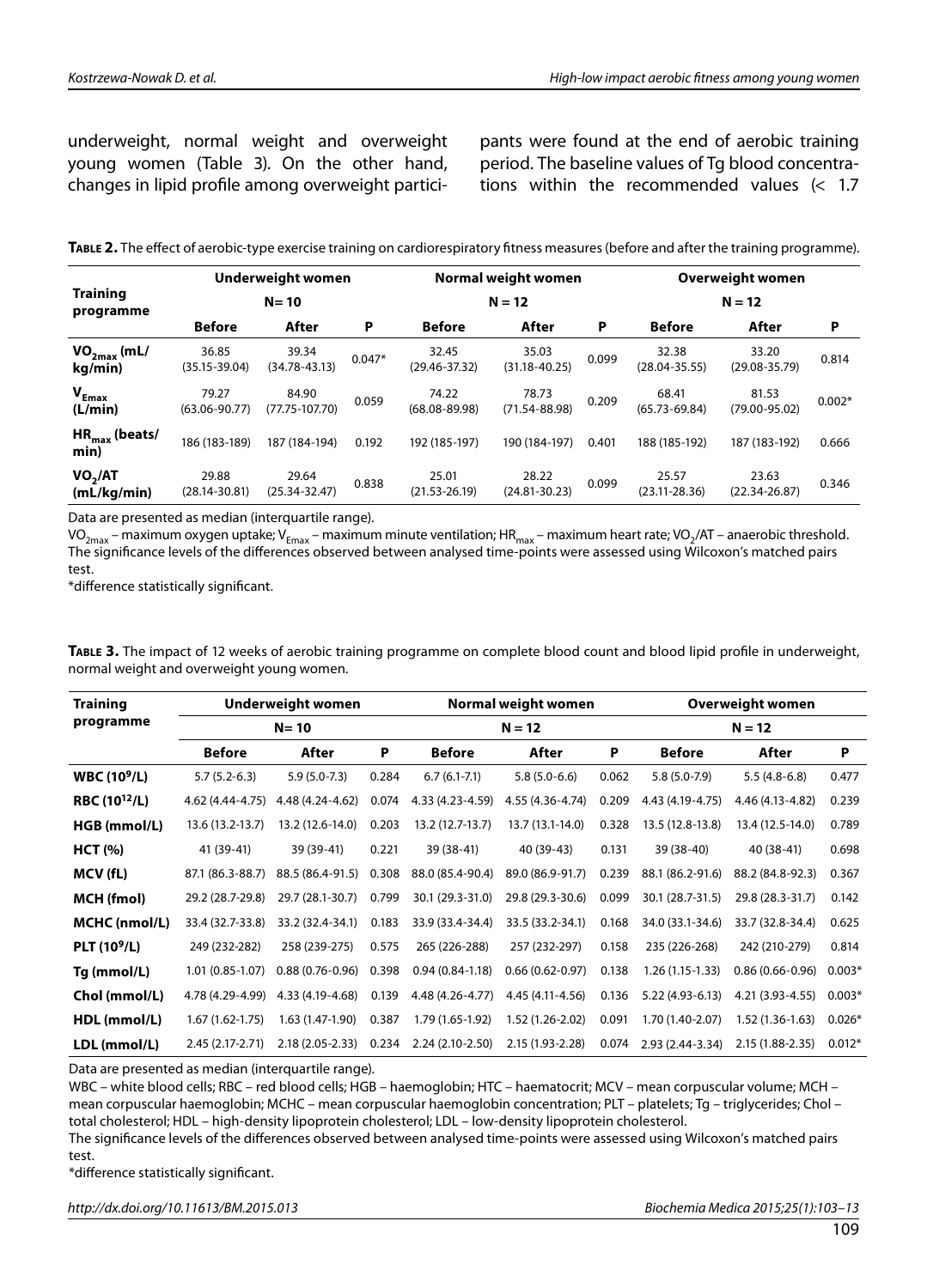mmol/L) in all studied groups of participants. The Chol and LDL concentrations were also within the recommended values (< 5.2 mmol/L, < 2.59 mmol/L for Chol and LDL, respectively) among underweight and normal weight women, yet HDL concentrations in all studied groups were slightly higher than the upper range of reference values (0.91–1.56 mmol/L). In the overweight women group Chol and LDL were above the upper range of recommended values. After the studied training programme, all analyzed lipid profile parameters were significantly lower in the overweight group (Table 3).

### **Discussion**

Our study showed that the combination of two alternating styles (low and high impact) of exercises repeated 3 times a week for 12 weeks had a high impact on studied body composition parameters in the overweight group of young women, and completely no influence on these parameters in the normal weight group. The changes in weight, BMI, crus skinfold thickness and  $VO<sub>2max</sub>$  occurred in the underweight group. It supports our assumption that 12-week-long exercise programme may be sufficient for achieving beneficial effect as well as that this effect varies depending on the somatic built of the subject. Significant reduction in weight, BMI, FFM, TBW, and PE was noticed in case of overweight group, whereas only increase in weight, and BMI was observed among underweight women after the training programme. The increase in weight (and consequently in BMI) of underweight women is caused rather by the fact that they had calculated energetic balance (based on the difference between the calories taken with the food and the calories burned by their physical activity before the training programme) than the exercise itself. It proves that properly calculated caloric intake is needed in achieving and maintaining appropriate weight. Various literature data evidence that the impact of a physical training programme on body composition is related to differential responses in resting metabolic rate or energy expenditure associated with age, sex and type of training programme (23-25). We found significant reductions in thickness of all examined skinfolds in overweight group after 12 weeks of highlow impact aerobic fitness. Significant changes in body composition after 12 weeks of aerobic exercises were also found by Sanal *et al*. (26). They compared aerobic exercises (briskly walking outdoor and 15 minutes of exercising on cycle ergometer with the intensity of 50-85% of  $HR_{\text{max}}$ ) and combined aerobic resistance exercises (aerobic exercises plus additional exercises of upper- and lowerbody large muscles groups two days a week) among 65 participants randomly divided into those groups  $(33 + 32$  participants, respectively). Cullinen and Caldwell (27) evidenced that a moderate-intensity, progressive resistance weight training programme performed for 12 weeks (2 sessions *per* week, 6 types of lifting exercises *per* session) caused increases in FFM and strength in untrained young women. Twenty study women (young, untrained) and 10 control ones participated in that study (27). Interestingly, it was found in our study that a 12-week-long aerobic exercise programme caused a decrease in PE and FFM in overweight women, yet there were no changes in PE and FFM in the normal weight, as well as underweight female group. The differences between those findings result from different types of training and training loads. Nevertheless, the values of FFM found by Cullinen and Caldwell (27) and in our study (in case of overweight women) after the completion of the training programme were almost identical  $(46.2 \pm 6.0 \text{ kg}$  and 46.2  $(43.9-48.2)$ kg as found by Cullinen and Caldwell and in our study, respectively). The same situation is in regard of PE (27.2  $\pm$  2.6 and 27 (26-28) as found by Cullinen and Caldwell and in our study, respectively).

It was found in our experiment that BMR was higher in the overweight group in comparison to the normal weight, as well as underweight group, both before the start and after the 12 week training programme. These results are in line with Butte *et al*. (23) who also found that BMR in overweight women was higher than in underweight and normal weight ones. They analysed BMR level of women in reproductive age in the study including 116 physically active (20-30 min of moderate exercise at least 3 times a week) women (13 under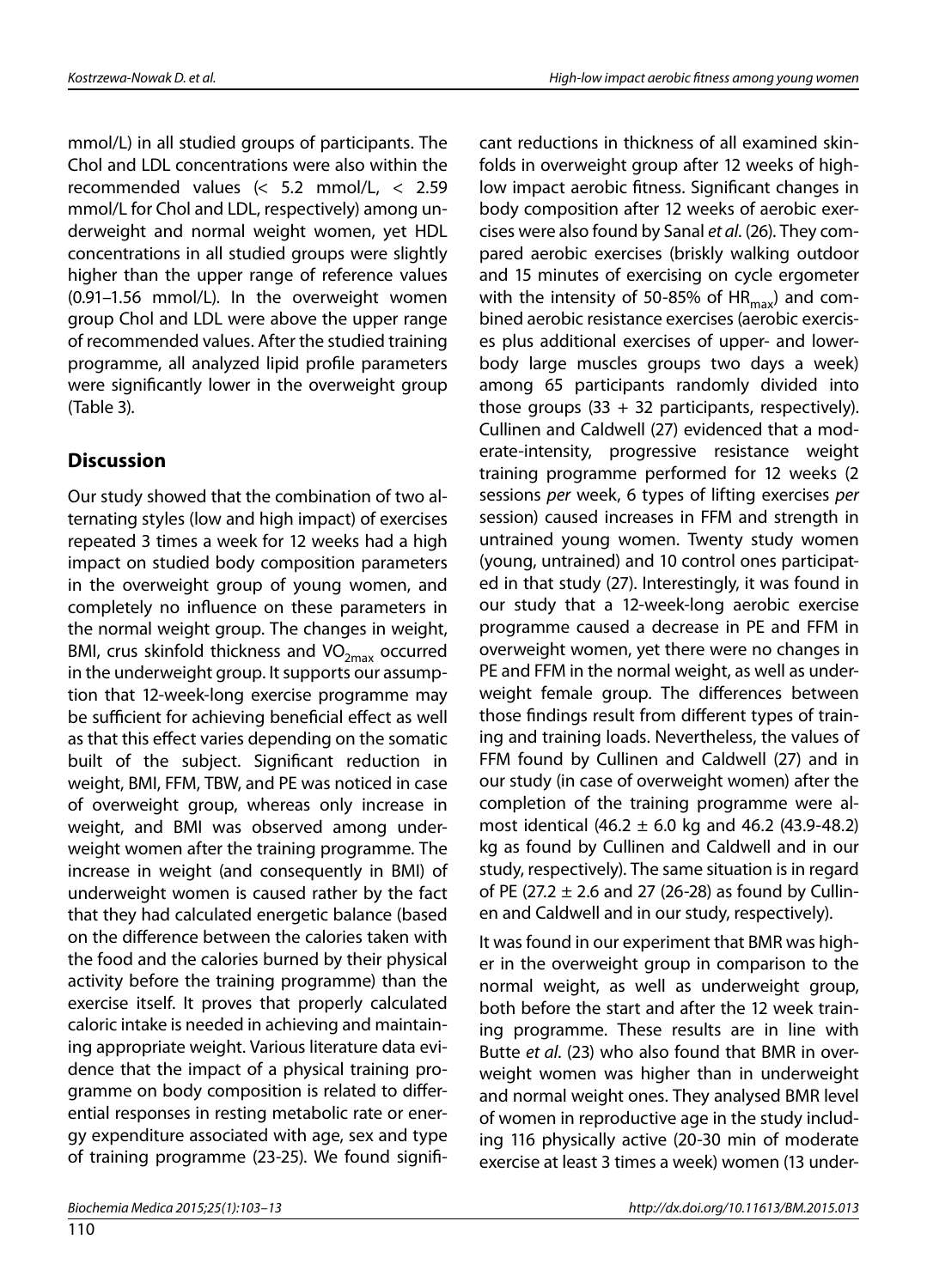weight, 70 normal weight, and 33 overweight) aged 18-40 years.

We observed that changes in body compositions appear together with a significant decrease in triglycerides and total cholesterol blood concentrations as well as HDL and LDL cholesterol concentration in the overweight group. The observed effect can be explained by an increase in energy consumption and achieving an 'energy expenditure threshold' during physical effort by this group of participants. The results of our study are in line with data summarized by Gibala and McGee (28), although they studied short-term and high-intensity interval training (six sessions of high-intensity interval training over 2 weeks or a total of approx. 15 min of very intense, approx. 600 kJ, exercise). Gibala and McGee's studies included both men and women, aged 21-27 years, typically 8 subjects in training and the same number of participants in control group. Moreover, it is known that aerobic energy expenditure might be associated with a highly favourable stabilization of most traditional and emerging cardiovascular risk predictors (14,29). However, in underweight and normal weight groups we did not observe those changes.

It is well known that oxygen transport to skeletal muscles *via* the cardiovascular system, as well as oxygen consumption is a key factor of aerobic capacity not only in athletes (30). Although the combination of two alternating styles (low and high impact) repeated 3 times a week for 12 weeks influenced the self-declared well-being of all the young women, there were no changes in other studied cardiorespiratory fitness measures over the aerobic training period. This might be related to the lack of change in complete blood count of all studied groups (values found after the training programme were compared to the baseline values determined at the beginning of the training programme). The correlation between  $O<sub>2</sub>$  transport capacity and aerobic performance, as well as total Hb and maximal  $O<sub>2</sub>$  uptake in athletes is well described (30). On the other hand, it should be pointed out that differences in complete blood count described in athletes (30) are mainly biological adaptive factors in response to long-term physical effort. In light of this, the studied training programme was not long or intensive enough to influence complete blood count in non-athlete participants. Additionally, some literature data suggest that 6-month-long aerobic exercise training among non-athlete females reduced total white blood cells (WBC) and neutrophil counts in overweight/obese postmenopausal women, especially in case of women affected by systemic low grade inflammation (29). The study was performed with 464 sedentary postmenopausal overweight/obese (BMI 25.0-43.0 kg/m2) women (45-75 years of age) that were randomized into a control group (no-exercise) and 3 exercise groups differing in the dose of energy expenditure. The exercise consisted of alternating sessions of treadmill walking and semirecumbent cycle ergometry, while control group was asked to maintain their typical level of physical activity (29).

Lower performance in physical fitness tests among overweight and obese women (3-5) suggests that there is a need to propose efficient exercise fitness training programme. That is why the intensity and strength of training programme should be adapted to the specific needs of participants. We suggest that proper aerobic-type exercises may not only allow body composition improvement and achievement of the 'energy expenditure threshold' needed to regulate one's lipid profile, but also an interesting form of physical recreations for overweight women.

The most important value of this study is a comprehensive approach that was undertaken. We assessed the influence of hi-low aerobic fitness training on the level of analyzed chosen anthropological, physiological and biochemical parameters in women with different types of somatic built (underweight, normal weight and overweight). We have shown in our study that the effect is significant in case of overweight women, but also the extent to which it is different from those of normal and low body weight (low fat). We also provide the evidence that 12 weeks of exercise is long enough to observe heath-beneficial effect, at least in case of overweight group.

The main limitation of the study is a small group of participants and lack of obese (BMI  $>$  30 kg/m<sup>2</sup>)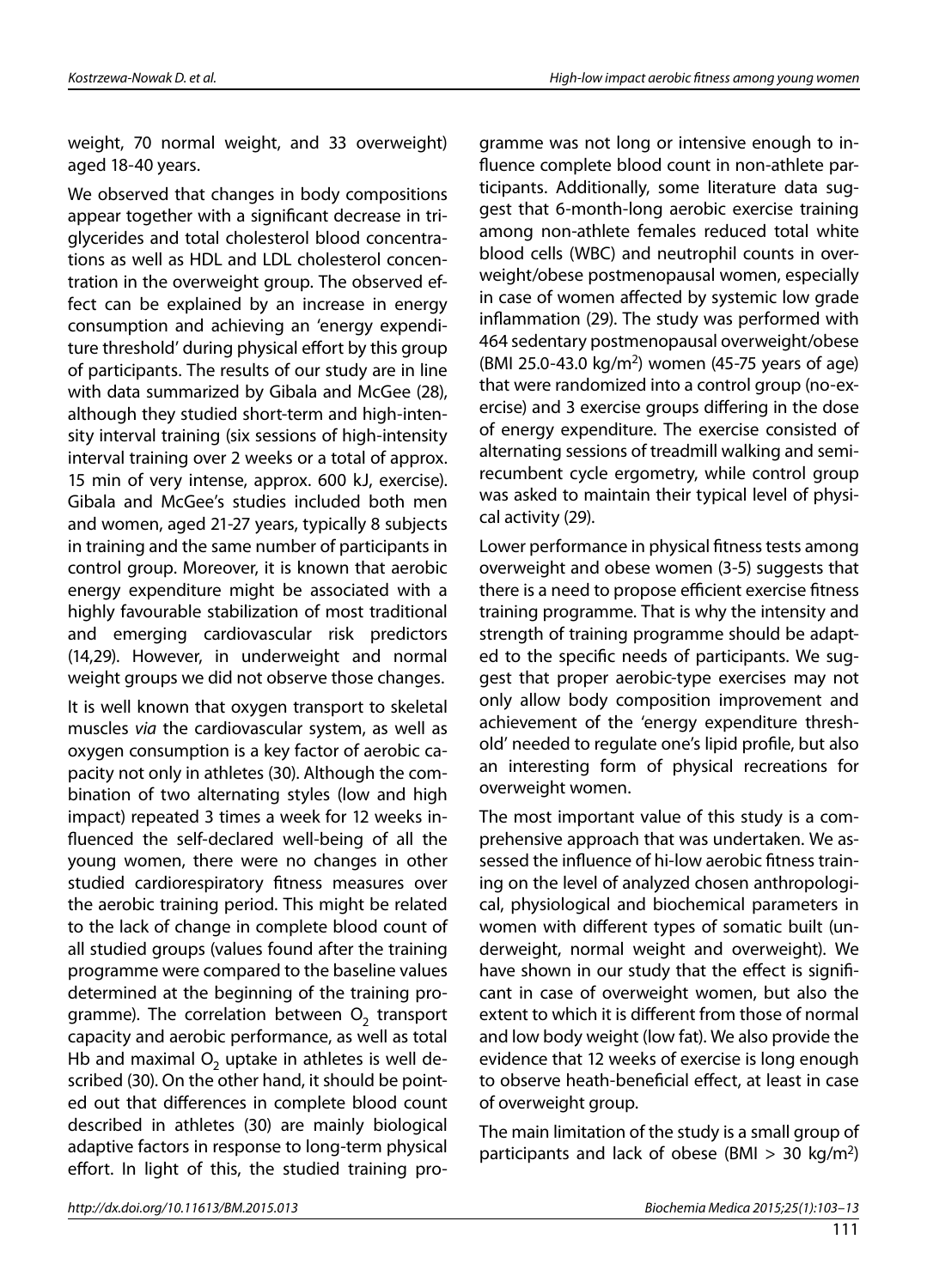women. We also did not control participants' diet and relied only on the answers put in the questionnaire that sometimes may not be true. We believe that research including more women, but also men, from larger area (not only Gdansk, Poland), conducted for a longer time could provide more interesting and reliable data on the influence of two alternating styles (low and high impact) of exercises on participants' body composition and lipid profile.

#### **Conclusion**

In conclusion, we provide evidence that 12-weeklong fitness training programme of two alternating styles (low and high impact) has beneficial effect on overweight women. It reduces not only body mass but also number of body composition

(BMI, FFM, TBW, PE) and anthropological (thoracical, abdominal, subscapular, triceps and crus skinfolds thicknesses) as well as lipid profile (TG, CH, HDL-CH, LDL-CH) parameters. Therefore, we recommend this kind of activity to overweight young women willing to lose weight and to reduce the risk of a variety of disorders.

#### **Acknowledgments**

The authors would like to thank all individuals who volunteered to participate in the study. The study was supported by National Science Centre (grant no. 2012/07/B/NZ7/01155).

#### **Potential conflict of interest**

None declared.

#### **References**

- *1. WHO. Obesity: preventing and managing the global epidemic. Report of a WHO consultation. World Health Organ Tech Rep Ser 2000;894:1–253.*
- *2. Church TS, LaMonte MJ, Barlow CE, Blair SN. Cardiorespiratory fitness and body mass index as predictors of cardiovascular disease mortality among men with diabetes. Arch Intern Med 2005;165:2114-2120. http://dx.doi.org/10.1001/ archinte.165.18.2114.*
- *3. Artero EG, España-Romero V, Ortega FB, Jiménez-Pavón D, Ruiz JR, Vicente-Rodríguez G, et al. Health-related fitness in adolescents: Underweight, and not only overweight, as an influencing factor. The AVENA study. Scand J Med Sci Sports 2010;20:418–27. http://dx.doi.org/10.1111/j.1600- 0838.2009.00959.x.*
- *4. Mak KK, Ho SY, Lo WS, Thomas GN, McManus AM, Day JR, Lam TH. Health-related physical fitness and weight status in Hong Kong adolescents. BMC Public Health 2010;10:88. http://dx.doi.org/10.1186/1471-2458-10-88.*
- *5. Nikolaidis PT. Body mass index and body fat percentage are associated with decreased physical fitness in adolescent and adult female volleyball players. J Res Med Sci 2013;18:22-6.*
- *6. Bajpeyi S, Reed MA, Molskness S, Newton C, Tanner CJ, McCartney JS, Houmard JA. Effect of short-term exercise training on intramyocellular lipid content. Appl Physiol Nutr Metab 2012;37:822-8. http://dx.doi.org/10.1139/ h2012-051.*
- *7. Centers for Disease Control and Prevention (CDC). Vital signs: prevalence, treatment, and control of high levels of low-density lipoprotein cholesterol—United States, 1999– 2002 and 2005–2008. Morbidity and Mortality Weekly Report 2011;60:109–14.*
- *8. Haxhi J, Scotto di Palumbo A, Sacchetti M. Exercising for metabolic control: is timing important? Ann Nutr Metab 2013;62:14-25. http://dx.doi.org/10.1159/000343788.*
- *9. Mei L, Chen Q, Ge L, Zheng G, Chen J. Systematic review of chinese traditional exercise baduanjin modulating the blood lipid metabolism. Evid Based Complement Alternat Med 2012;2012:282131. http://dx.doi. org/10.1155/2012/282131.*
- *10. Hashimoto S, Hayashi S, Yoshida A, Naito M. Acute effects of postprandial aerobic exercise on glucose and lipoprotein metabolism in healthy young women. J Atheroscler Thromb 2013;20:204-213. http://dx.doi.org/10.5551/ jat.14639.*
- *11. Di Blasio A, Izzicupo P, D'Angelo E, Melanzi S, Bucci I, Gallina S, et al. Effects of Patterns of Walking Training on Metabolic Health of Untrained Postmenopausal Women. J Aging Phys Act 2014;22:482-9. http://dx.doi.org/10.1123/ JAPA.2013-0043.*
- *12. Hurley BF. Effects of resistive training on lipoprotein-lipid profiles: a comparison to aerobic exercise training. Med Sci Sports Exerc 1989;21:689-93. http://dx.doi. org/10.1249/00005768-198912000-00012.*